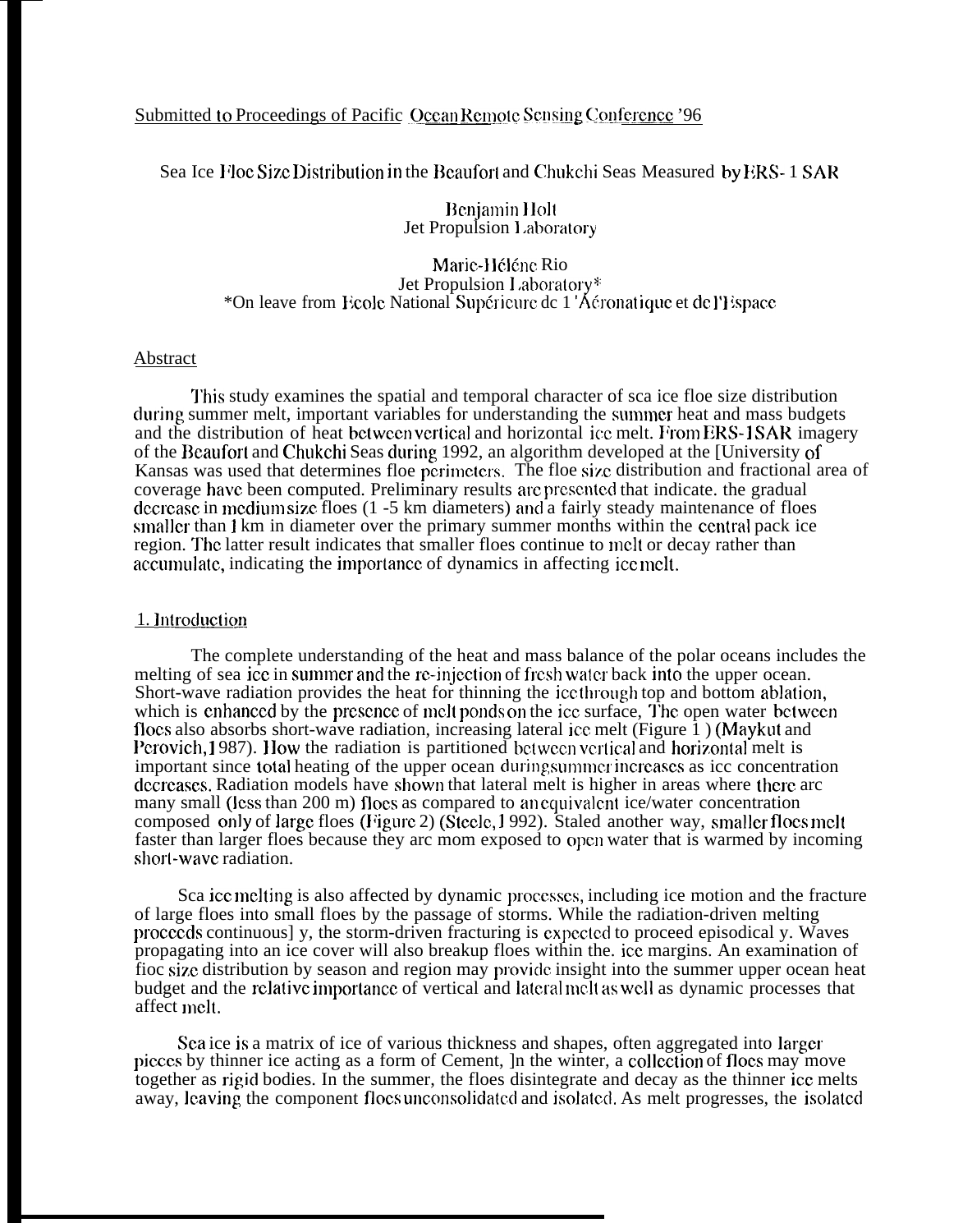larger floes bccomc surrounded by smaller and smaller floes and chunks of ice, resulting in a sort of 'soup' or ice-water mixture.

Studies of floc size and distribution arc relatively rare, due in all likelihood to the difficulty in actually identifying qualitatively let alone quantitatively measurable floes, Rothrock and Thorndike (1984) used aerial photography and 1 andsat imagery on three different dates in summer to determine a floe size distribution and identified some changes in the distribution over time. Vinje (1977) used Landsat imagery to measure only those floes greater than 10 by  $10 \text{ km}$ passing through Fram Strait and found that there was a decrease in the number of all floe sizes during early summer. Hall and Rothrock (1987) measured lateral mc]t using aerial photography, finding rates as high as 10 cm pcr day or  $1-2$  m over a 20 day period, too small to measure with available satellite imagery.

**Our** study uses SAR imagery from the ERS-1C-band SAR from the Bcaufort and Chukchi Seas. During the summer of 1992, the satellite was in a 35-day orbital repeat cycle with about a 9 clay near-repeat cycle. The data were received and processed at the Alaska SAR Facility. Coverage extended within the station mask from the northern mask limit (Arctic central ice pack) to the icc edge in the Beaufort Sca (near Pt. Barrow) and the Chukchi Sea (cast of Wrangel island). We utilize an automatic algorithm developed at the University of Kansas which cffcctivcly isolates and measures floe areas. Wc proviclc mm detail on the data, the algorithm, analysis procedures, and preliminary results in the following sections.

#### 2. Data Sct and Characteristics of Summer Sea Ice Backscatter

We have utilized ERS-1SAR C-band imagery for this study, to take advantage of the SAR's all-weather/ all -light operational capabilities and high spatial resolution, The SAR swath is 100 km wide and is obtained in strips up to 2000 km in cxlcnt, 7'hc data has an inherent resolution of about 25 m (12.5 m pixels) but wc used data that was sampled down to 225 m resolution (100 m pixels) to take advantage of the reduced size and radar speckle, despite the knowledge that we would not be able to sample floe sizes less than 100 m in area.

in the Arctic winter, ERS- 1 has been found to bc particularly cffcctivc in separating the highly contrasting (bright) multiyear (MY) returns from most forms of first-year ice (darker returns) (Kwok and Cunningham, 1994; Fetterer et al., 1994). Early stages of ice growth including the periods of frost flowers on smooth thin icc and even very thick first year icc may have similar returns to MY icc (Steffen and Heinrichs, 1994). However, during and after the icc onset of melt, the contrast disappears between MY and  $\overrightarrow{I}$  ice, resulting in difficulty in distinguishing bctwccn the two major icc tbickncss groups due. to the wetter icc surfaces. '1'hc onset of melt is an identifiable event determined by the  $\overline{4}$ -6 dB decrease (Winebrenner et al., 1994). During summer, ablation continues and surface water drains, leaving behind melt ponds. As temperatures near freezing in the fall, the icc backscatter may vary rapidly return as air temperat urcs oscillate about freezing (Winebrenner et al., 1996). Finally, winter-like conditions prevail as the air temperatures drop well below freezing and the backscatter rapidly takes on its bright multiyear ice/ dark first-year icc contrast. Also important to consider is the effect of winds over open water leads on the radar returns. These returns arc extremely variable and may bc either brighter, similar or darker than the ice.

# 3. Icc Floc Algorithm

The floe algorithm is based on the so-called rest ricted growing concept, described in Soh et al. (1996), which enables separation of objects while maintaining size. The algorithm has several steps, t hc first of which separates icc from open using another tcchniquc cal Icd local dynamic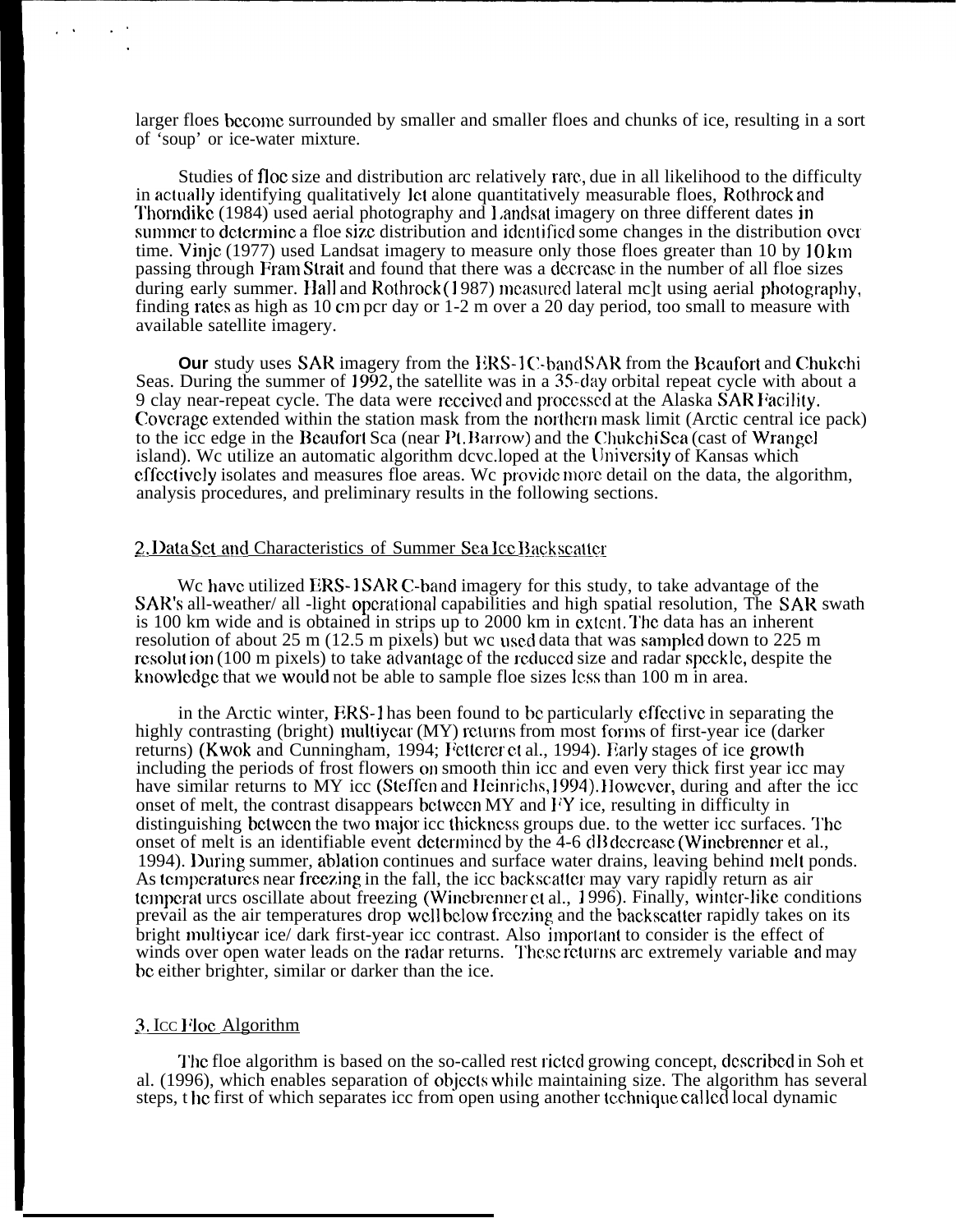thresholding (Haverkamp et al., 1995). The segmentation step operates under two separate conditions, when the ice is dark and water is bright (summer) or when the icc is bright and leads/open water arc dark (winter). After segmentation, the restricted growing concept is implemented, whereby objects (or floes, with definitive shape and size) arc identified within the ice, followed by a shrinking process that improves identification of object separation. Next, the objects arc allowed to grow back up to their size. while maintaining separation. A shape filter is then implemented which further identifies adjacent floes that appear not to bc separate and have a resulting branch-]ikc appearance. These floes arc then reclassified into a class called 'discarded' floes. The porlion of the icc cover that was not classified into fiocs are again run through a variation of dynamic thresholding so that open water and the remaining ice-water mixture arc separated. Finally, the floe areas arc calculated based on number of pixels,

The algorithm works best under summer conditions when the icc has dark backscatter due to surface wetness and the open water leads arc radar bright from high winds. It works less wc]] when the winds are light and when the ice is bright, duc to reduced contrast. Environmental factors, especially air temperature, alter the backscatter often over very short time and space scales which creates inconsistency in the quality of the output. Often times it is extremely difficult to visually determine floe boundaries due. to uniform backscatter, Within the marginal icc zones, the variations in the ocean backscatter duc to wind and currents further increases the difficulty in correct segmentation. Under these conditions, the resultant output must be inspected on an image. by image basis to select accurate results to bc. included in the data base. An example of high quality output is seen in Figure  $3$ .

### 4. Preliminary Results and Analysis

The ERS- 1 SAR data were grouped and processed in two batches, the Beaufort data takes and the Chukchi data takes The data were then separated into time periods ('J'able 1), which were sclected based on nominal environmental conditions and backscatter characteristics. From previous ERS- 1 SAR anal yscs of the 1992 summer Beaufort Sca ice cover, melt onset was determined to last from June  $13$  - June  $27$  (Winebrenner et al., 1994) and the onset of freeze occurred from August 27 to September  $6$  (Winebrenner et al., 1996). Melt and freeze proceed latitudinally so the ice cover has sharply varying (both spatially and temporally) backscattcr during those periods. Periods 1 and  $\bar{\tau}$  arc more winter-like and the results arc not satisfying during these periods. So isolating these time periods reduced the varying environmental conditions that the algorithm was working on. Next the data were binned into 2 degree latitude regions. Note that there were relatively fcw images above 82°N so the highest latitude bin was al lowed to extend beyond the 2 degree size. This enabled comparisons of the floe data by region and time. The floe sizes were then put into 10 fioc classes in terms of area ('I'able 2).

Upon analysis, we find that the variations in backscatter in response to air temperature. resulted in the first two and last two periods being of marginal quality and provided no sense of any pattern in the floe size distribution. When the ice is brighter during cold temperatures, the results included arc accurate but a relatively small percentage of floes of the entire ice cover arc  $\alpha$  detected due to incorrect segmentation. However, during the three 20-day periods in the summer, the results were quite satisfactory. A comparison of the two regions interestingly appeared quite similar above  $74^{\circ}$ N, which is approximately the extent of the seasonal ice zone. Below this latitude, the results were variable and different in the two marginal ice zones of the Beaufort Sca near Pt. Barrow anti the Chukchi Sea. This variability is not surprising since the ice pack generally remains fairly compact near Harrow and the margin of the Chukchi is adjacent to cxtcnsivc open water to the south in summer, subjecting the ice. to forcing from incoming waves and northward-flowing warm currents. This results in ice with different melt and ice characteristics in the two seas.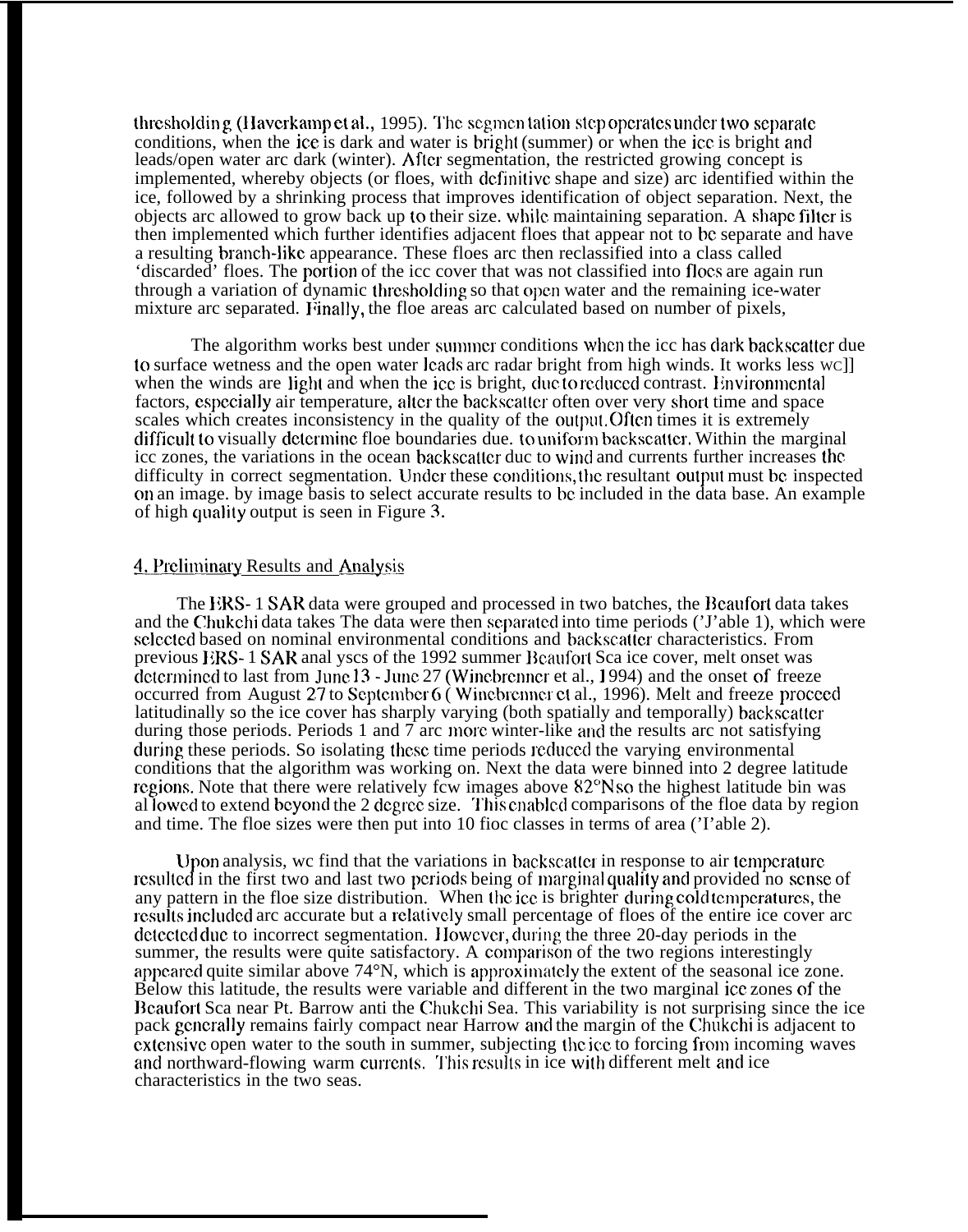Seen in Figure 4 is a histogram showing the distribution of the fractional area covered by floes of 5 size classes, where wc combined the 6 smallest floe sizes into a single class due to the quite small percentage of floes in those classes. Focusing first on classes 2 and 3, it can be seen that the percentage of floes in these medium size classes  $(1 - 5)$  km diameters) generally decreases (about  $10-20%$ ) steadily over the three time periods. Class 1 floes (less than  $\overline{1}$  km in diameter), however, also slightly decreased over the same time rather than increased as onc might expect from accumulation of continuous reduction in the medium-sized floes. This suggests that once floes made it into the smallest size range, the floes were also continuously melting away at a rate that matched accumulation. Furthermore, this also suggests the importance of dynamics on melt or the freshwater mass balance, since. small floes arc likely to be significantly assisted in their disintegration by mechanical grinding by wind and wave forcing.

The above trends and analysis do not hold in the larger floe sizes (classes 4 and 5). These classes instead increase in percentage over time. Arc medium-sized floes actually forming larger floes rather than gradually getting smaller as discussed above? This is very unlikely during the summer periods, since an accretion of floes into larger floes requires ccmcnting together by the freezing of open water bet wccn the floes, Occan heating cent inucs throughout the summer periods and in fact more heat is absorbed as the open water leads increase in size, which serves to accelerate melt, Also there is little evidence of newly-fmcn ice in the SAR imagery, which generally shows up quite well on C-band SAR imagery (Kwok and Cunningham,  $1994$ ; Steffen and Heinrichs, 1994), Rather wc attribute the increase in the larger floe sizes to 1 or 2 possible explanations. The shape filter accounts for floes that are too branchy and removes them from the segmented floe category. The branchy appearance or I ack of scparat ion affects larger floes more than smaller floes, This problcm may bc seasonal, resulting in an uneven sampling for comparison. Also, there may be a decrease in area covcrcd by floes over time, leaving large floes to account for a higher percentage of size distribution. We, are present y anal yzing these results more carefully to resolve this question. Most likely these classes arc actually relative stable over time, since wind and wave forcing would have less impact on bigger floes,

#### **Summary**

.

A useful algorithm has been tested for examining the distribution of floe sizes during a summer period. Preliminary results indicate a steady decrease in floe sizes from 1-5 km diameter over time and above  $74^{\circ}$ N in the central pack ice region of the Beaufort Sca. The size of smaller floes remained fairly stable over time rather than accumulating, indicating the continuous melt of these small floes and the importance of d ynamics. 1 ) if ficult y in separating 1 arger floes ( $> 5 \text{ km}$ ) diameter) in the early summer prevented trend analysis for these sizes. This study is the first atlcmpt at a large-scale study of floe size changes over a summer period in the Arctic, an important measurement parameter for examining the summer heat and freshwater budgets in the polar regions.

Acknowledgments. This work was performed at the Jet l'repulsion 1.aboratory, California lnstit ute of Technology under contract to the National Aeronautics and Space Administration.

#### References.

l<sup>:</sup>. M. Fetterer, D. Gineris, and R. Kwok, "Sea Icc Type Maps from Alaska Synthetic Aperture Radar Facility Imagery: An Assessment", <u>J Geophys. Res., 99</u> (C11), 22,443 -22,4S8, 1994.

R. T. Hall and D.A. Rothrock, "Photogrammetric Observations of the Lateral Melt of Sca Ice Floes", J. Geophys. Res., 92 (C7), pp. 7045-7048, 1987.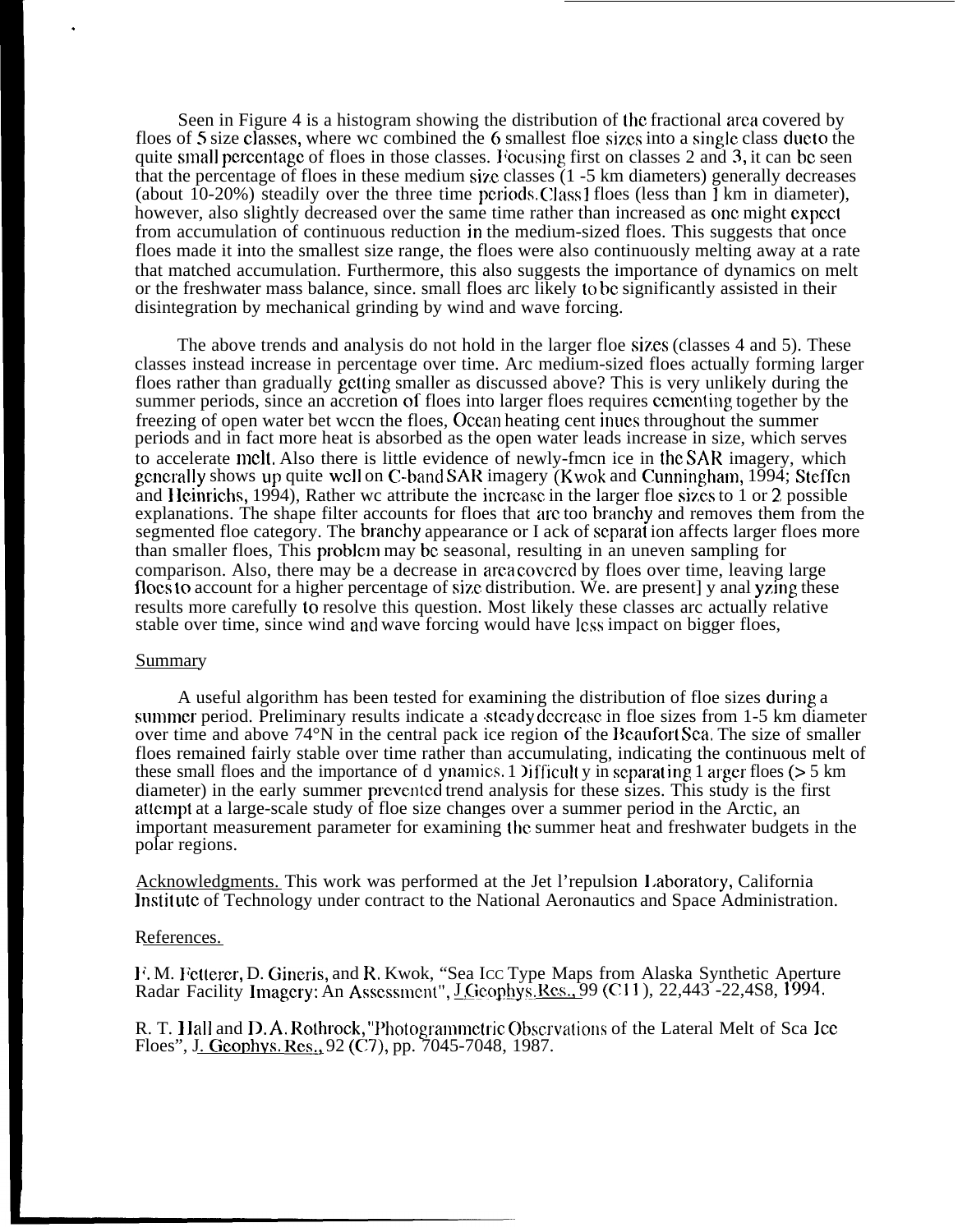1 Javerkamp, D., L. K. Sob, and C. Tsatsoulis, A comprehensive, automated approach to determining sea ice thickness from SAR data, IEEE Trans. Geoscience and Remote Sensing, 33,  $46 - 57.199\overline{5}$ .

R. Kwok and G.F. Cunningham, "Backscatter Characteristics of the Winter Icc Cover in the Beaufort Sea", J. Geophys. Res., 99 (C4), 7787-7802, 1994.

Maykut, G.A. and D.K. Perovich. The role of short-wave radiation in the summer decay of a sea icc cover, J. Geophys. Res., 92(C7), 7032-7044, 1987.

Rothrock, D. A., and A. S. Thorndike, Measuring the sca ice floe size distribution, J. Geophys. Res., 89(C4), 6477-6486, 1984.

Soh, 1..-K., D. Haverkamp, C. Tsatsoulis, and B. Holt (1996) Icc Floe Separation: The restricted growing concept and its application in floe size distribution for SAR sca ice imagery, for C.<br>Tsatsoulis and R. Kwok (eds.), Recent Advances in the Analysis of SAR in Studies of the Polar Oceans, in preparation.

Steele, M., Sca icc melting and floe geometry in a simple icc-ocean model, J. Geophys. Res., 97(C1 1), 17,729-17,738, 1992.

K. Steffen and J. Heinrichs, "Feasibility of Sca Icc Typing with Synthetic Aperture Radar (SAR): Merging of Landsat Thematic Mapper and ERS 1 SAR Satellite Imagery", J. Geophys. Res., 99(CI 1), 22,413-22,424, 1994.

'1', E. Vinje, "Sea Icc Studies in the Spitsbergen-Greenland Area", NTIS Landsat Report li77-10206, 1977.

D.P. Winebrenner, E.D. Nelson, R. Colony, and R. D. West, "observation of Melt Onset on Multiyear Arctic Sea Icc Using the ERS 1 Synthetic Aperture Radar, J. Geophys. Res., 99 (Cl 1), 22,425-22,441, 1994.

D. P. Winebrenner, B. Holt, and E. D. Nelson, "Observations of Autumn Freeze-up in the Beaufort and Chukchi Seas Using the 1 RS1 Synthetic Aperture Radar, J. Geophys. Res.,  $101(C7)$ , 16, 401 - 16, 419, 1996.

#### **Figure Captions**

Figure 1. Ice-ocean model showing heat fluxes F and salt fluxes S during summer melt. The heat (salt) flux is positive (negative) in the direction of the arrows. After Steele (1992) and Maykut and Perovich (1987).

Figure 2. Ocean heat and salt budgets during summer melt for initial floe diameter of 30 m (left column) and 300 m (right column). After Steele (1992).

Figure 3. A) IRS-1 SAR image from June 18, 1996, 76.2°N, 160.5°W; B) Image of algorithm output showing floe size distribution; C) floe size histogram with percentage of fractional area shown for each of 10 floe size classes.

1 igure 4. Fractional area of floe sizes during three summer time periods in the Beaufort and Chukchi Seas during 1992, separated into latitude bins,  $N =$  number of images included in the measurements  $B =$  number of images analyzed but excluded from measurements due to problematic output. See text for analysis.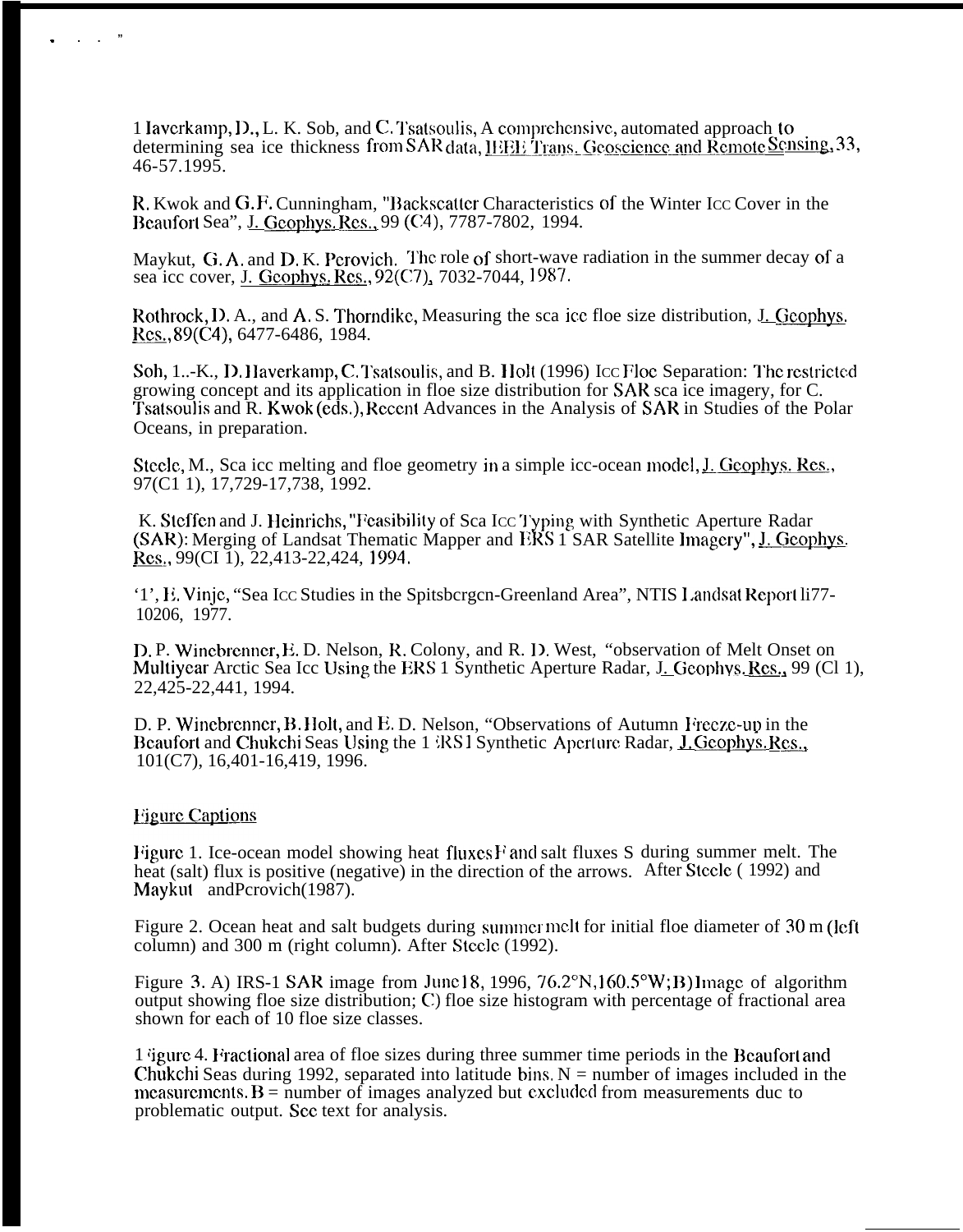|  | Table 1. Selected Time Periods for 1992 Study |  |  |  |
|--|-----------------------------------------------|--|--|--|
|  |                                               |  |  |  |

 $\zeta$  .  $\tilde{\tau}$ 

| l'cried            | Days of Year. | <b>Dates</b>   |
|--------------------|---------------|----------------|
| 1. Pre-melt        | 150-164       | $5/29 - 6/12$  |
| 2. Melt Onset      | 165-179       | $6/13 - 6/2'7$ |
| 3. Summer A        | 180-199       | $6/28 - 7/17$  |
| 4. Summer B        | 200-219       | $7/18 - 8/06$  |
| 5. summer C        | 220-239       | $8/07 - 8/26$  |
| 6. Freeze-up onset | 240-250       | $8/27 - 9/06$  |
| 7. Post freeze-up  | 251-270       | $9/07 - 9/26$  |

Table 2. Area and Diameter of Floc Size Classes

|                             |  | C l a s $s$ | Area (km <sup>2</sup> ) | $10^*$ (m)       |
|-----------------------------|--|-------------|-------------------------|------------------|
|                             |  |             | $0.01 - 0.64$           | $123 - 985$      |
| $\mathcal{D}_{\mathcal{L}}$ |  |             | $0.64 - 2.56$           | $985 \cdot 1969$ |
| 3                           |  |             | $2.56 - 16.0$           | $1969 - 4924$    |
| 4                           |  |             | $16,0 -64.0$            | 4924 - 9847      |
| $\overline{\mathcal{L}}$    |  |             | >64.0                   | >9847            |

\*From Rothrock and Thorndike (1984), diameter D is related to Area A by  $A = a_D^2$  where  $a = 0.66$ .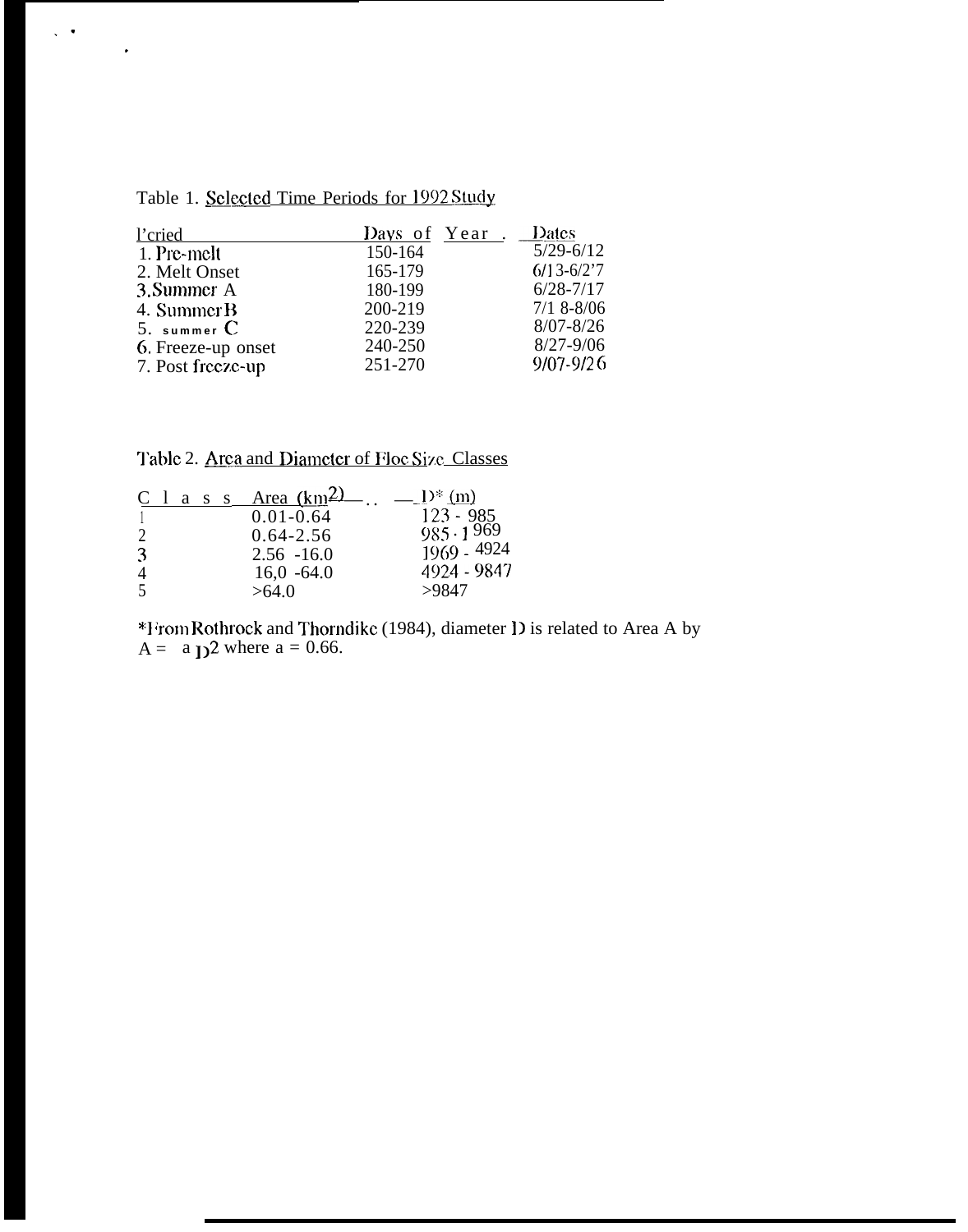

Figure 1.



Figure 2.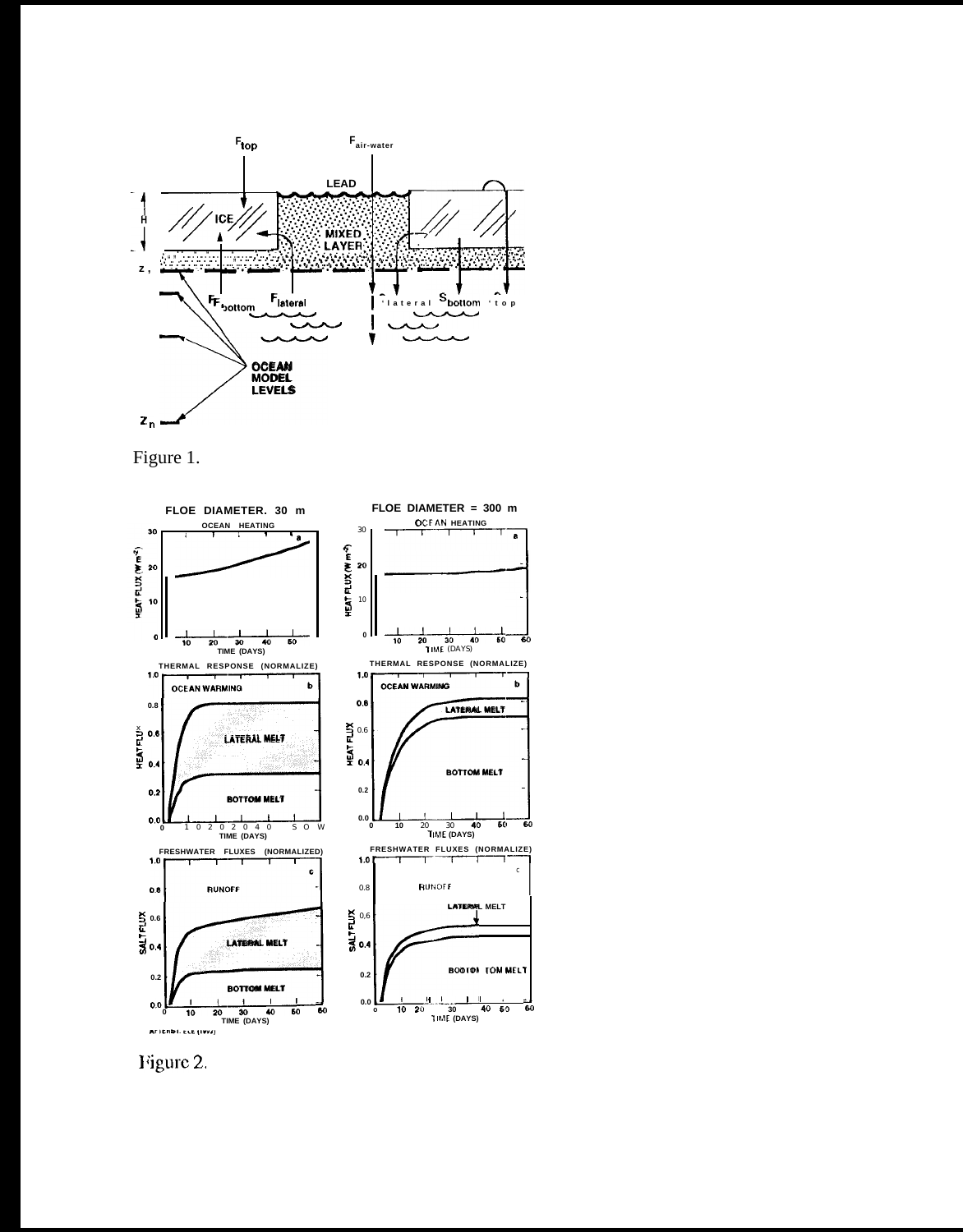